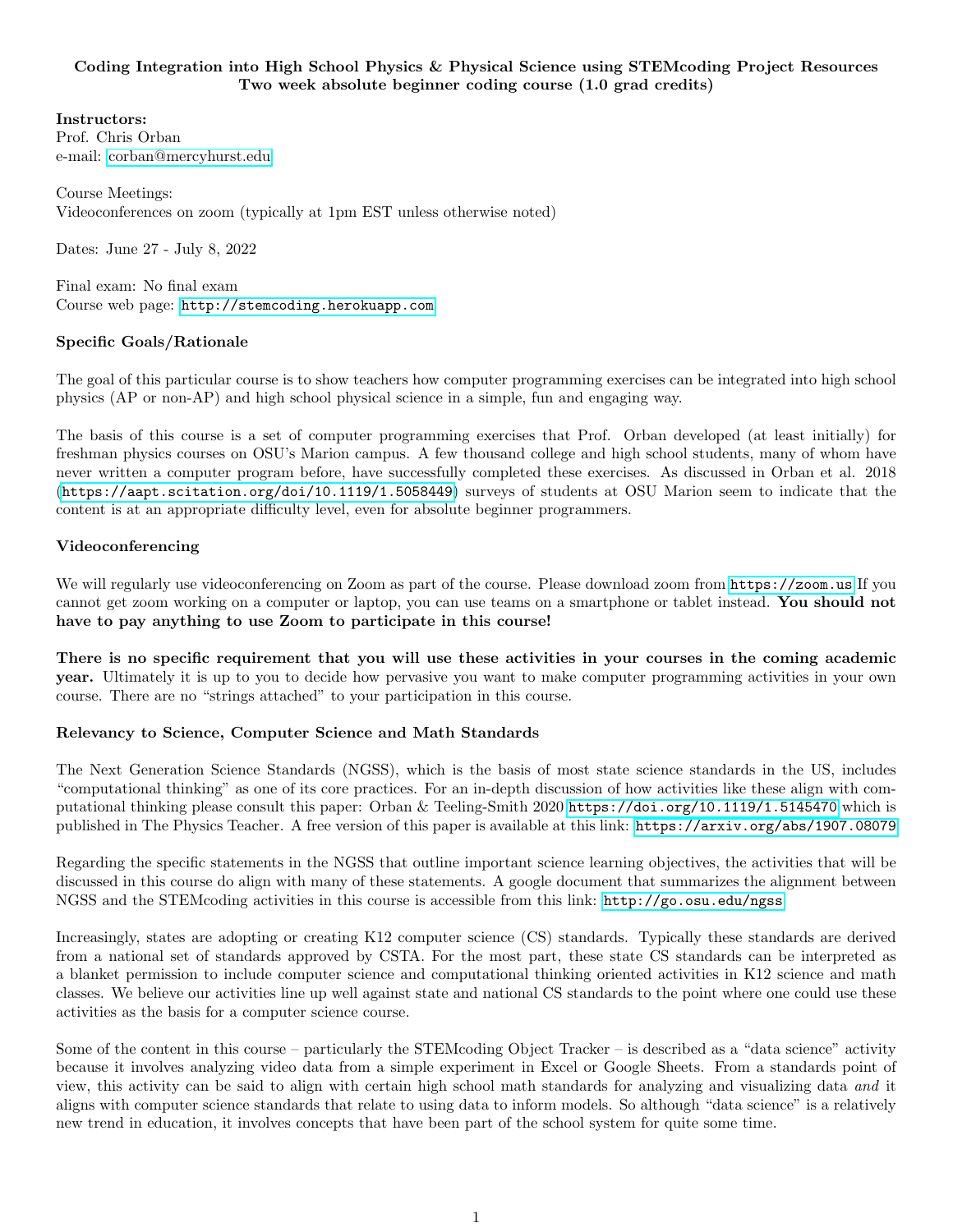The activities in this course involve algebra 1 and algebra 2 level concepts including working with 2D plots with x and y axes. The activities for this course do NOT involve any trigonometry or pre-calculus math concepts. There are a number of STEMcoding activities that exist which do involve trigonometry but during this two week course we will not have enough time to cover them.

### Expected Learning Outcomes

- 1. Teachers will learn how to use a computer code to solve physics problems in an iterative way
- 2. Teachers will learn about potential pitfalls and common mistakes that students make in completing physics-focused computer programming exercises
- 3. Teachers will learn some of the limitations of using a computer code to iteratively solve physics problems (e.g. energy conservation, lack of perfect agreement with analytic expectations)
- 4. Teachers will become familiar with assessment questions designed to probe student conceptual knowledge gains from completing physics-focused computer programming exercises
- 5. Teachers will become familiar with the <http://stemcoding.herokuapp.com> learning management system

#### How the Learning Objectives will be met

- 1. Teachers will complete a set of physics-focused computer programming exercises that solve physics problems in an interative way, and often in an interactive way
- 2. After completing each exercise, teachers will read through a set of detailed instructor notes outlining potential pitfalls and common mistakes
- 3. Many of the exercises include comparisons to analytic expectations. Teachers will learn the limitations of the codes by completing the exercises and in discussions with Prof. Orban
- 4. Teachers will complete pre and post assessments for each exercise. These assessments are the same that students would complete.
- 5. After completing the exercises teachers will learn to set up a course in the <http://stemcoding.herokuapp.com> learning management system

#### Texts and Required Material

There is no required text for this course. All of the exercises are available at <http://stemcoding.herokuapp.com>

#### STEMcoding Learning Management System (stemcoding.herokuapp.com)

Ohio State University created a custom-built learning management system for Prof. Orban's coding activities. A mirror site that uses the same source code is available at <http://stemcoding.herokuapp.com>. This site is run by a non-profit called "STEMcoding Education Ohio" which is led by Prof. Chris Orban and Dr. Richelle Teeling-Smith.

Please register an e-mail address on <http://stemcoding.herokuapp.com> and use the course join key MercyhurstJune2022 You can register any e-mail you want with the system. It does not have to be your school e-mail. At the end of the course you will be given "teacher" status on the learning management system so you can set up your own courses and grade student submissions. The fees you pay for this course provide you with unlimited use of <http://stemcoding.herokuapp.com> for one year. Following that, the rate will be \$20 per teacher per year. Student use of the site is free and teachers can enroll an unlimited number of students on the system.

This learning managment system has been used successfully on various operating systems, including chromebooks and iPads. The main limitation is that the activities do require a physical keyboard. Tablets and iPads without a physical keyboard will not work.

#### What programming language is involved?

The activities in this course involve modifying and running javascript programs. For people with experience working with C, C++ or Java code, this language will seem very familiar. We do not currently use python or vpython in our activities. Python uses indentation instead of curly brackets to define the logic of the program, which means that just adding a space to the code in the wrong place could change the behavior of the program and lead to confusion. (However, many people argue